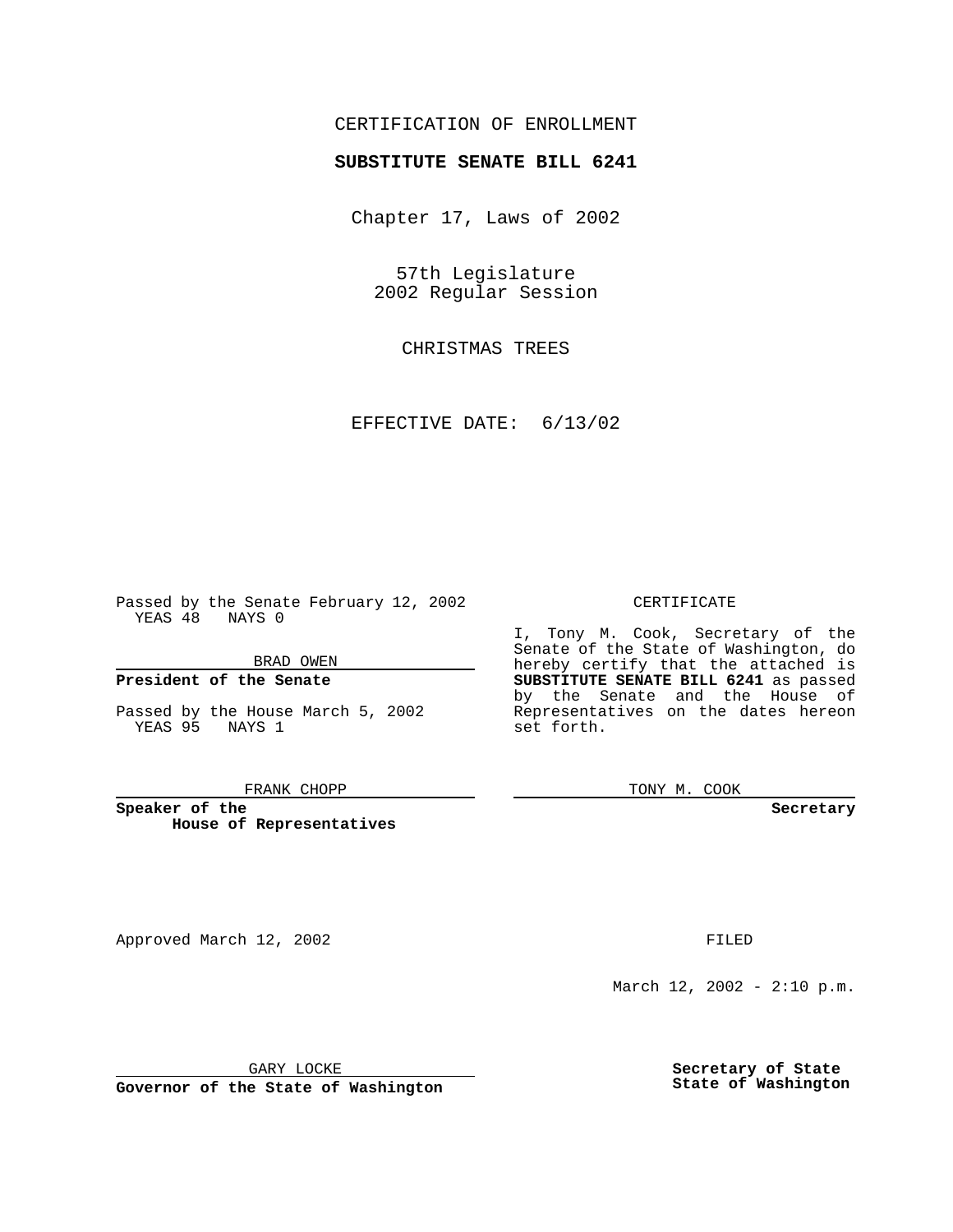# **SUBSTITUTE SENATE BILL 6241** \_\_\_\_\_\_\_\_\_\_\_\_\_\_\_\_\_\_\_\_\_\_\_\_\_\_\_\_\_\_\_\_\_\_\_\_\_\_\_\_\_\_\_\_\_\_\_

\_\_\_\_\_\_\_\_\_\_\_\_\_\_\_\_\_\_\_\_\_\_\_\_\_\_\_\_\_\_\_\_\_\_\_\_\_\_\_\_\_\_\_\_\_\_\_

Passed Legislature - 2002 Regular Session

**State of Washington 57th Legislature 2002 Regular Session**

**By** Senate Committee on Agriculture & International Trade (originally sponsored by Senators Rasmussen, T. Sheldon, Swecker, Hargrove and Snyder)

READ FIRST TIME 1/21/2002.

 AN ACT Relating to Christmas trees; and reenacting and amending RCW 76.09.020.

BE IT ENACTED BY THE LEGISLATURE OF THE STATE OF WASHINGTON:

 **Sec. 1.** RCW 76.09.020 and 2001 c 102 s 1 and 2001 c 97 s 2 are each reenacted and amended to read as follows:

For purposes of this chapter:

 (1) "Adaptive management" means reliance on scientific methods to test the results of actions taken so that the management and related policy can be changed promptly and appropriately.

 (2) "Appeals board" means the forest practices appeals board created by RCW 76.09.210.

 (3) "Aquatic resources" includes water quality, salmon, other species of the vertebrate classes Cephalaspidomorphi and Osteichthyes identified in the forests and fish report, the Columbia torrent salamander (Rhyacotriton kezeri), the Cascade torrent salamander (Rhyacotriton cascadae), the Olympic torrent salamander (Rhyacotriton *olympian)*, the Dunn's salamander (Plethodon dunni), the Van Dyke's 18 salamander (Plethodon vandyke), the tailed frog (Ascaphus truei), and their respective habitats.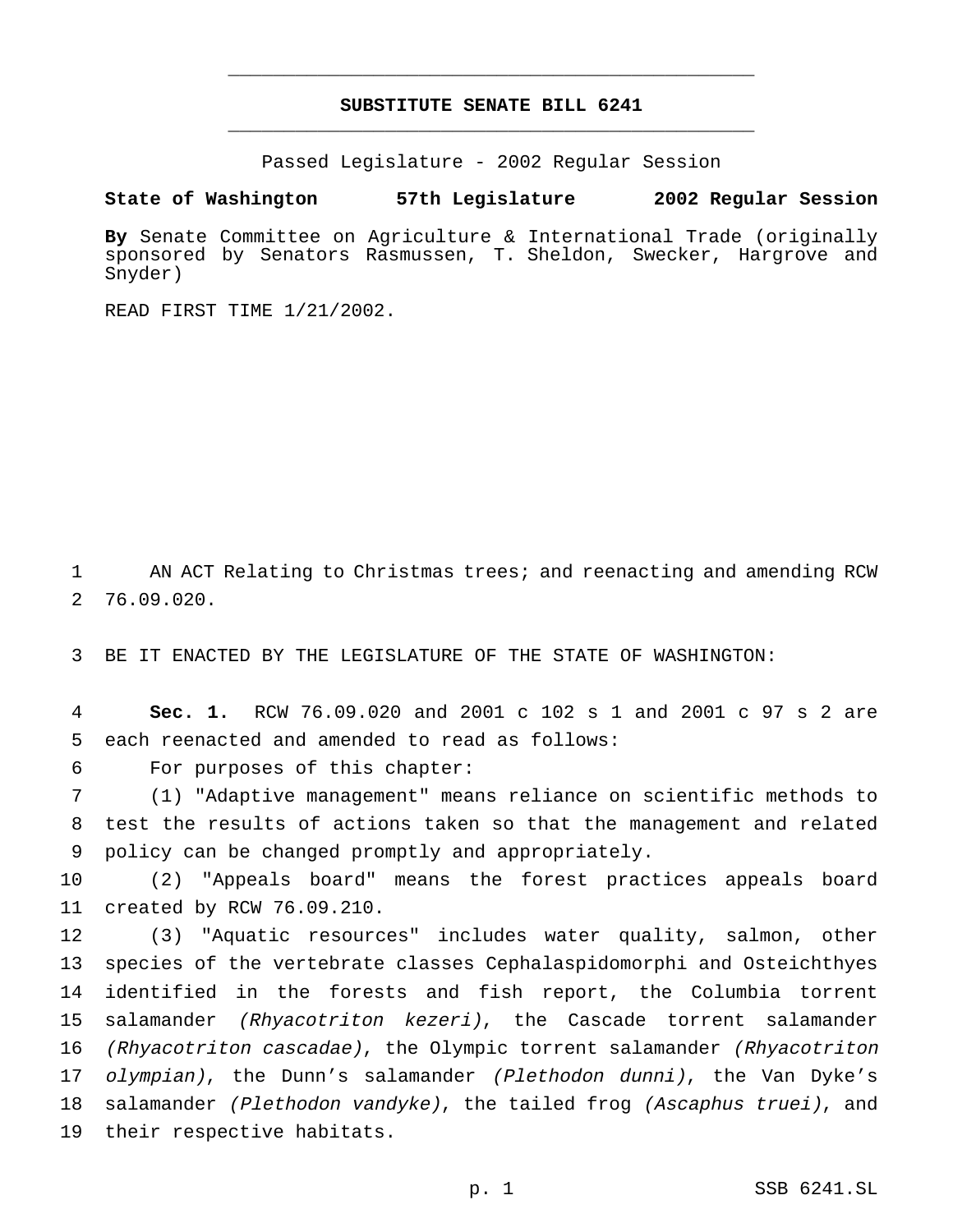(4) "Commissioner" means the commissioner of public lands.

 (5) "Contiguous" means land adjoining or touching by common corner or otherwise. Land having common ownership divided by a road or other right of way shall be considered contiguous.

 (6) "Conversion to a use other than commercial timber operation" means a bona fide conversion to an active use which is incompatible with timber growing and as may be defined by forest practices rules.

(7) "Department" means the department of natural resources.

 (8) "Forest land" means all land which is capable of supporting a merchantable stand of timber and is not being actively used for a use which is incompatible with timber growing. Forest land does not include agricultural land that is or was enrolled in the conservation reserve enhancement program by contract if such agricultural land was historically used for agricultural purposes and the landowner intends to continue to use the land for agricultural purposes in the future.

 (9) "Forest landowner" means any person in actual control of forest land, whether such control is based either on legal or equitable title, or on any other interest entitling the holder to sell or otherwise dispose of any or all of the timber on such land in any manner: PROVIDED, That any lessee or other person in possession of forest land without legal or equitable title to such land shall be excluded from the definition of "forest landowner" unless such lessee or other person has the right to sell or otherwise dispose of any or all of the timber located on such forest land.

 (10) "Forest practice" means any activity conducted on or directly pertaining to forest land and relating to growing, harvesting, or processing timber, including but not limited to:

- (a) Road and trail construction;
- (b) Harvesting, final and intermediate;
- (c) Precommercial thinning;
- (d) Reforestation;
- (e) Fertilization;
- (f) Prevention and suppression of diseases and insects;
- (g) Salvage of trees; and

(h) Brush control.

 "Forest practice" shall not include preparatory work such as tree marking, surveying and road flagging, and removal or harvesting of incidental vegetation from forest lands such as berries, ferns, greenery, mistletoe, herbs, mushrooms, and other products which cannot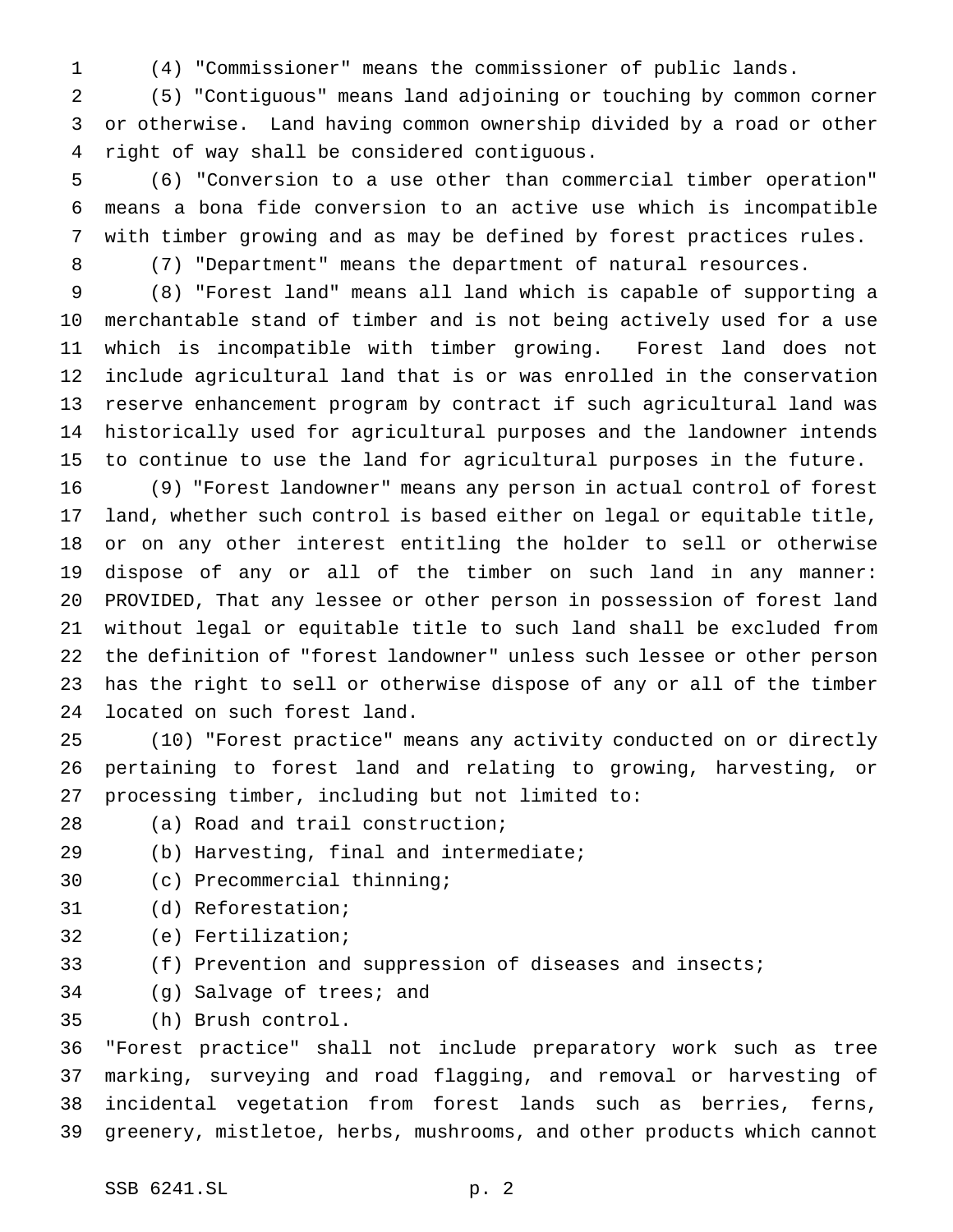normally be expected to result in damage to forest soils, timber, or public resources.

 (11) "Forest practices rules" means any rules adopted pursuant to RCW 76.09.040.

 (12) "Forest trees" does not include hardwood trees cultivated by agricultural methods in growing cycles shorter than fifteen years if the trees were planted on land that was not in forest use immediately before the trees were planted and before the land was prepared for 9 planting the trees. "Forest trees" includes Christmas trees, but does 10 not include Christmas trees that are cultivated by agricultural methods, as that term is defined in RCW 84.33.035.

 (13) "Forests and fish report" means the forests and fish report to the board dated April 29, 1999.

 (14) "Application" means the application required pursuant to RCW 76.09.050.

 (15) "Operator" means any person engaging in forest practices except an employee with wages as his or her sole compensation.

 (16) "Person" means any individual, partnership, private, public, or municipal corporation, county, the department or other state or local governmental entity, or association of individuals of whatever nature.

 (17) "Public resources" means water, fish and wildlife, and in addition shall mean capital improvements of the state or its political subdivisions.

 (18) "Timber" means forest trees, standing or down, of a commercial 26 species, including Christmas trees. However, "timber" does not include Christmas trees that are cultivated by agricultural methods, as that term is defined in RCW 84.33.035.

 (19) "Timber owner" means any person having all or any part of the legal interest in timber. Where such timber is subject to a contract of sale, "timber owner" shall mean the contract purchaser.

 (20) "Board" means the forest practices board created in RCW 76.09.030.

 (21) "Unconfined avulsing channel migration zone" means the area within which the active channel of an unconfined avulsing stream is prone to move and where the movement would result in a potential near- term loss of riparian forest adjacent to the stream. Sizeable islands with productive timber may exist within the zone.